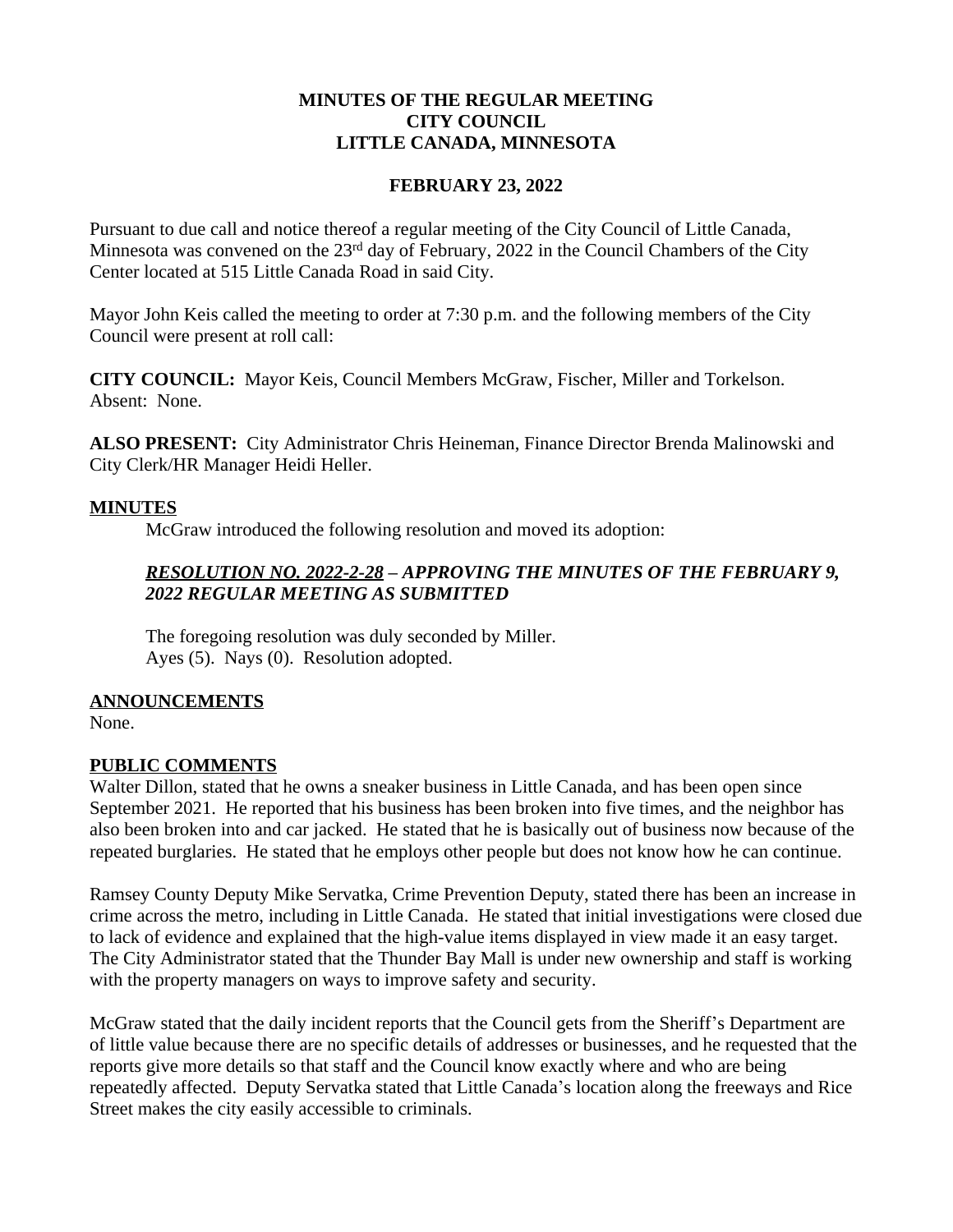#### **MINUTES CITY COUNCIL FEBRUARY 23, 2022**

#### **CONSENT AGENDA**

Fischer introduced the following resolution and moved its adoption:

#### *RESOLUTION NO. 2022-2-29 – APPROVING THE CONSENT AGENDA WHICH CONTAINS THE FOLLOWING:*

- Approval of the Vouchers
- Accept the Preparing for Emerald Ash Borer Grant from Minnesota Department of Natural Resources
- Approve the Great River Greening Pollinator Central: Habitat Improvement with Citizen Monitoring Cooperative Agreement
- Approve Rider #35 with St. Paul Regional Water Services to Allow City Trail Construction on Their Property
- Call for a Workshop on March 23, 2022 at 6:00pm to Discuss a Residential Development Proposal at 536 County Road D
- Approve 2022 Recreation Coordinator Services Contract with Twin Cities Officials

The foregoing resolution was duly seconded by Keis. Ayes (5). Nays (0). Resolution adopted.

# **DISCUSS CANADIAN DAYS FIREWORKS**

The City Clerk/HR Manager reported that the Canadian Days Committee has been planning the 2022 celebration and has asked the City Council to consider increasing the funding for the fireworks. She explained that the City currently pays for the fireworks and the budget has been set at \$7,500 since 2017, with the exception of in 2021 when there was two nights of fireworks at a cost of \$15,000, since the festival was canceled in 2020 due to the pandemic. She explained that the fireworks are paid for from Fund 408, which is funded from the 10% charitable gambling contributions that the city receives from the three groups who run charitable gambling. The City is limited by State Statute in how these funds can be used and the City Council has typically it for the fireworks and park improvements. The City Clerk stated that \$7,500 has again been budgeted for fireworks this year, and most of the remaining funds are earmarked for Pioneer Park improvements. The Finance Director noted that the revenue coming into Fund 408 in 2022 was budgeted conservatively.

Keis stated that there were a lot of people at both nights of fireworks last year and he thinks it helped draw people to Canadian Days. McGraw stated that he is supportive of helping Canadian Days since the pandemic is not over. Miller asked if Canadian Days could supplement whatever the City gives. Fischer noted that the amount would need to be increased in order to keep the shows intense enough. There was Council consensus to let the Canadian Days Committee decide if they want one or two nights of fireworks.

McGraw introduced the following resolution and moved its adoption:

# *RESOLUTION NO. 2022-2-30 – APPROVE \$15,000 FROM FUND 408 FOR THE CANADIAN DAYS FIREWORKS, AND LET THE CANADIAN DAYS COMMITTEE DECIDE HOW THEY WANT TO SPEND IT*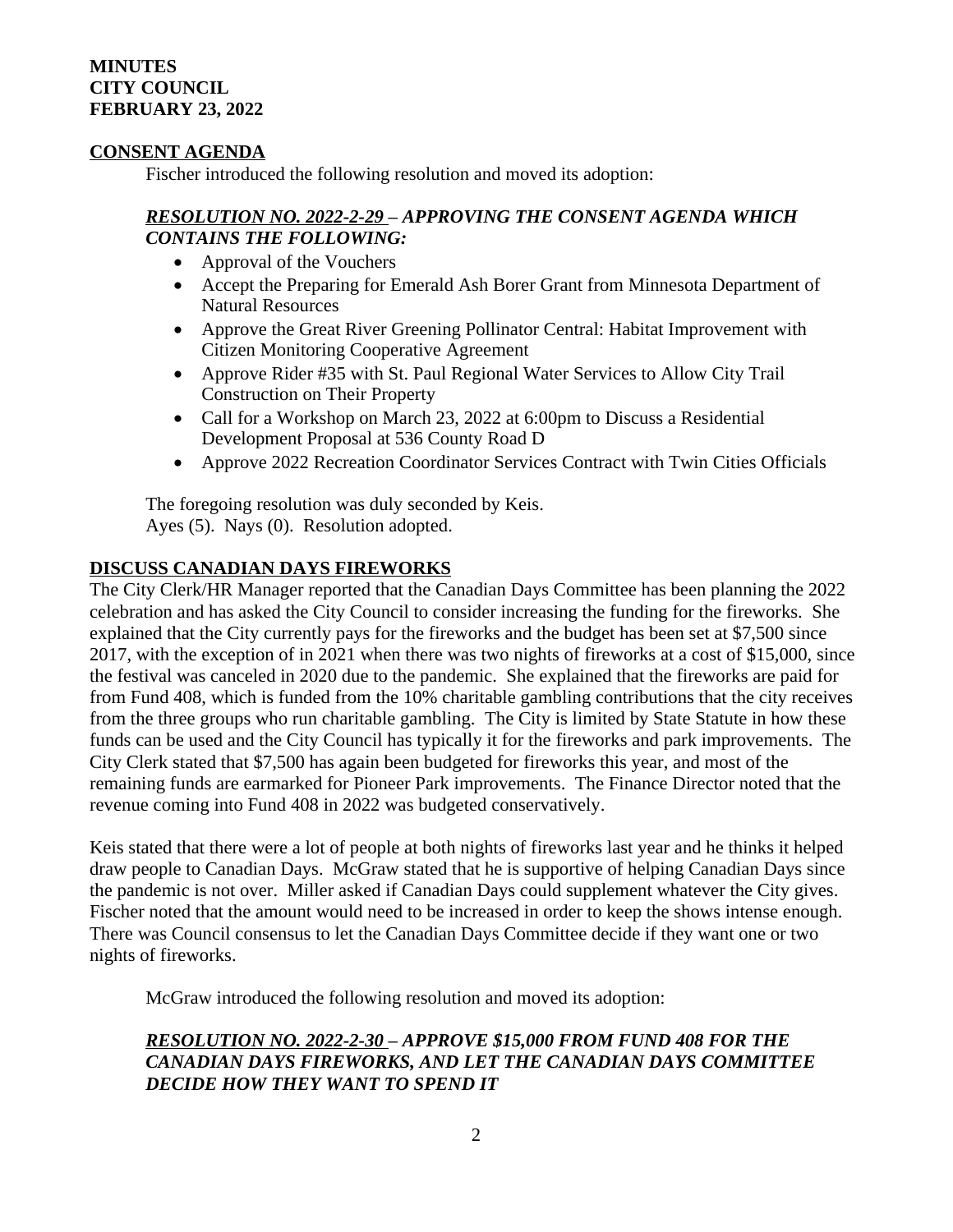## **MINUTES CITY COUNCIL FEBRUARY 23, 2022**

The foregoing resolution was duly seconded by Torkelson. Ayes (5). Nays (0). Resolution declared adopted.

#### **CONSIDER WAGE SCALE INCREASE FOR PUBLIC WORKS APPRENTICE POSITION**

The City Administrator reported that the City established an apprentice program in 2017 to train individuals who are interested in a public works career, and also to fill the staffing needs of the Public Works and Parks Departments. He stated staff felt some positions wages were falling behind the market, and the compensation study that was discussed at the workshop tonight showed that is the case. He stated the Public Works Apprentice wage scale is one position that staff knows is too low, and it has become more apparent as the job market has changed in the last year.

The City Administrator stated that staff feels the Public Works Apprentice wage scale recommended in the compensation study will better match where the job market is today, and recommends that this scale be adopted and made effective immediately for this position. He noted that a contingency fund was established in 2022 in order to be able to start addressing some of the wages that are below market.

Fischer introduced the following resolution and moved its adoption:

# *RESOLUTION NO. 2022-2-31 – APPROVE AMENDING THE WAGE SCALE FOR THE PUBLIC WORKS APPRENTICE POSITION AS PRESENTED*

The foregoing resolution was duly seconded by Miller. Ayes (5). Nays (0). Resolution declared adopted.

# **2022-2024 ORGANIZED COLLECTION & RECYCLING SERVICES CONTRACT**

The City Administrator reported that City Staff has been meeting with the three existing haulers over the last year to work on a new organized collection contract. He explained the consortium of haulers submitted an initial proposal for a 3.5% annual price adjustment which would result in a rate increase of 17.5% over the next five years. He stated the City Council subcommittee directed staff to negotiate with the consortium and felt that unless a better option was provided, the City may be forced to issue a Request for Proposals for a single-hauler contract.

The City Administrator reported that the haulers responded with a 2% annual price adjustment with a shorter 3-year contract from 2022-2024. He noted the haulers also included a clause to extend the contract an additional two years if mutually agreed. He stated that the City Council agreed that this proposal is reasonable given the current labor related issues we are experiencing. He explained that the total increase for the contract extension will result in a 2% increase in 2022, and a 6% cumulative increase over the next three years.

Torkelson asked if the contract was different from what the subcommittee had reviewed. The City Administrator stated that initially staff considered adding townhomes into the contract, but that will involve an amendment to the City Code, so that has not been included at this time. Keis noted that he received a call from a townhome association last year asking to join the city's organized trash and recycling collection program.